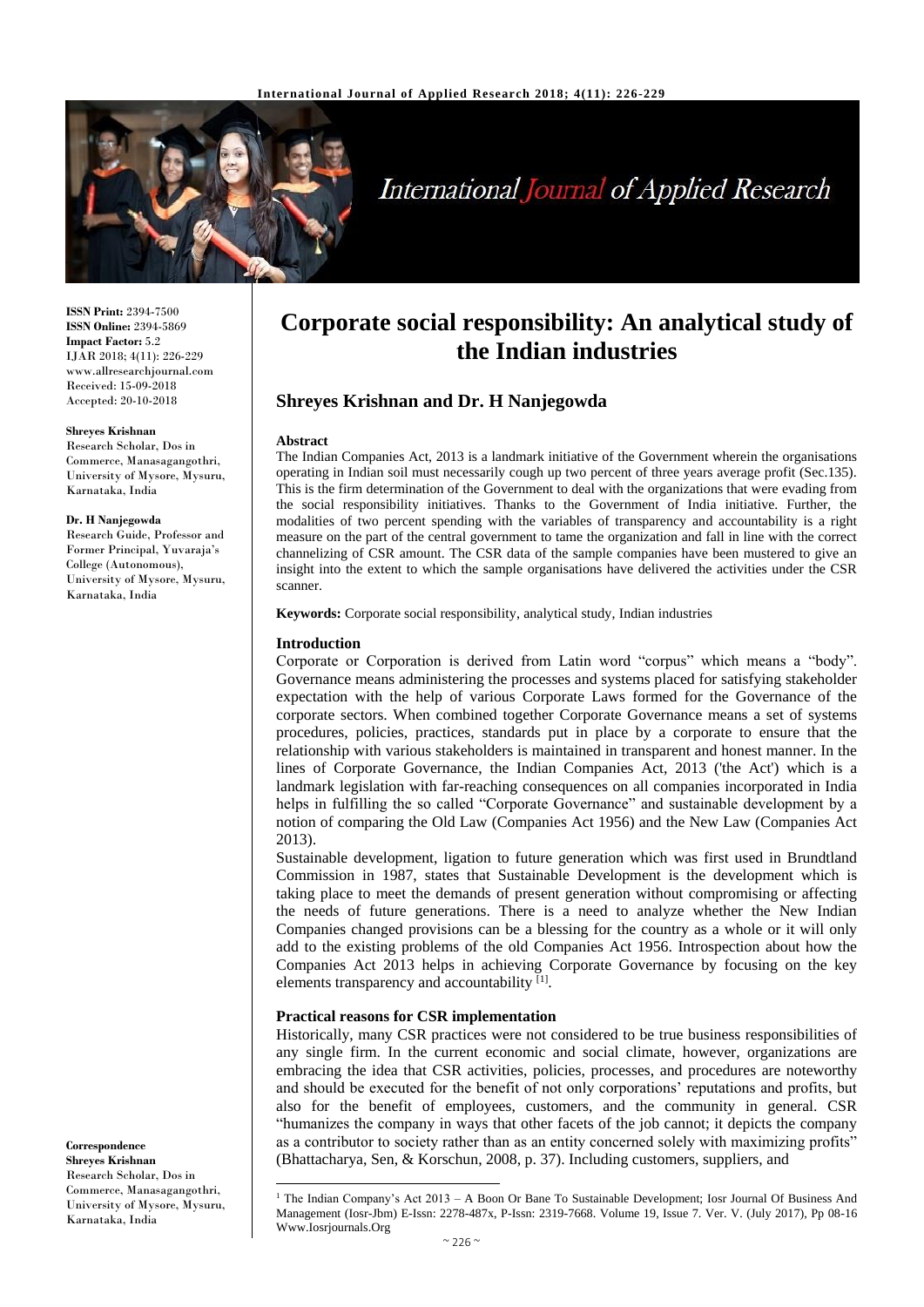employees, are demanding more information about how businesses are conducted [2].

Given the heightened public outcry for improved working conditions, environmental care, and ethical considerations, companies are being forced to respond. Fuentes-Garcia, Nunez-Tabales, and Veroz-Herradon (2008) reported that there are two reasons why companies have established CSR programs including:

- 1. The idea of social awareness is recognized globally; and
- 2. The focus on companies with CSR activities as a basis for consumer purchasing decisions.

As a result, companies are responding to "the new social demands of their interest groups by implementing corporate citizenship actions, which includes all their environmental and safety, and social activities that go beyond mere economic interests and break away from the traditional image of a company that focuses solely on generating value for its shareholders" (Fuentes-Garcia, Nunez-Tablaes, & Veroz- Herradon, 2008, p. 27).

The expanded scope of responsibility and ethical consideration also stems from a global backlash against corporate negligence and scandal (Sims & Brinkmann, 2003). Incidents like the Enron scandal prompted the Sarbanes Oxley legislation, which now hold accounting departments much more accountable for ethical decisionmaking (Prawitt, Sharp, & Wood, 2013). While legislation is a step in the right direction, the idea behind CSR is that legal statutes can only carry over so far and it is not enough to merely meet legal responsibilities. The company itself must adopt a sense of good for the betterment of the stakeholders as a fundamental part of company culture that must be carried down from top to bottom on a consistent basis encompassing goals that are both realistic and organized for accountability (Sims & Brinkmann, 2003).

# **Benefits of CSR activism [3]**

The economic benefits associated with CSR have become apparent. While, the term "corporate social responsibility" acts as a common buzz word, it has become affiliated with corporate annual financial reports and in many cases these business practices actually increase profits and public perception. Corporate citizenship has been aligned with the term "triple bottom line" which is focused on integrating the social, environmental and economic business activities and performance (Glade, 2008). The triple bottom line covers people, the environment, and profit: people who engage in practices that are unbiased and beneficial to the community; the environment which benefits from such practices; and profits which include the internal and external economic impacts to the organization as well as to society (Glade, 2008).

Thus, from a stakeholder prospective, customers and potential customers are the primary targets of an organization's CSR activities. Research suggests that there is a positive relationship between CSR and consumers' attitudes toward the company and its products (Sen & Bhattacharya, 2001). CSR can provide additional product value to a firm in three ways:

1. It can increase the perceived value of a firm's products, provide a firm with a positive corporate brand/identity, and minimize external perceptions of social irresponsibility. CSR enhances product value because customers take into serious consideration the firm's CSR activities when making a purchasing decision. Prior research has concluded that consumers are willing to pay more for a firm's product with significant CSR (Bhattacharya & Sen, 2004). Other research has concluded that although some consumers may not be willing to pay higher prices, they are nevertheless more likely to purchase goods from firms that are deemed more socially responsible (Servaes & Tamayo, 2012). Thus, practices considered socially responsible will increase demand for a product (Baron, 2001).

In addition to direct purchase value for a product and/or service, CSR activities have been regarded as a signal for a high product quality. Conversely, firms that are solely driven by profits might have an incentive to cut corners and produce products of lower quality (Servaes & Tamayo, 2012). McWilliams and Siegel (2001) suggest that CSR creates a reputation that a firm is dependable and trustworthy so that consumers will assume that its products are of a higher quality than those from companies not engaging in CSR.

Further, consumers speculate that these firms consider CSR investments to be expensive and they will seek out competing firms that acknowledge the importance of CSR because they are identified as having higher quality products (Fernandez-Kronz & Santaló, 2010). Lastly, CSR can also provide value through product differentiation, especially in highly competitive industries. For example, where two companies produce an identical product, but one provides an additional social benefit to its product, consumers will attribute a value to this feature (Orlitzky, Siegel & Waldman, 2012). Since CSR can be considered as a product attribute, these activities are another way to enhance product quality and perceived firm value by raising consumer awareness.

- 2. The second major benefit of CSR is that it can improve a firm's value by creating a positive corporate brand. A corporate brand carries with it the visual, verbal, and behavioral expressions of an organization's unique business model (Vallaster, *et al*., 2012). A corporate brand should be the public display of its attributes and values that set the firm apart from its competition. As a result, a firm can use CSR to be identified with a specific cause while improving its own identity. Through CSR activities, firms can display their internal values, concerns and overall attitudes toward preserving the environment, maintaining positive work conditions, and going beyond what is expected of them. In short, investment in CSR is evidence of a firm's reliability and honesty which positively impacts brand value (Melo & Galan, 2012).
- 3. Lastly, CSR is essential for every company because a perception of social irresponsibility can have severe negative consequences for a firm. In short, an organization's success is dependent upon its ability to satisfy normative expectations (Lange & Washburn, 2012).

 $\overline{\phantom{a}}$ <sup>2</sup> Corporate Social Responsibility And Businesses: Examining The Criteria For Effective Corporate Implementation Utilizing Case Studies; International Journal Of Business And Social Science Vol. 5 No. 3; March 2014

<sup>3</sup> Corporate Social Responsibility And Businesses: Examining The Criteria For Effective Corporate Implementation Utilizing Case Studies; International Journal Of Business And Social Science Vol. 5 No. 3; March 2014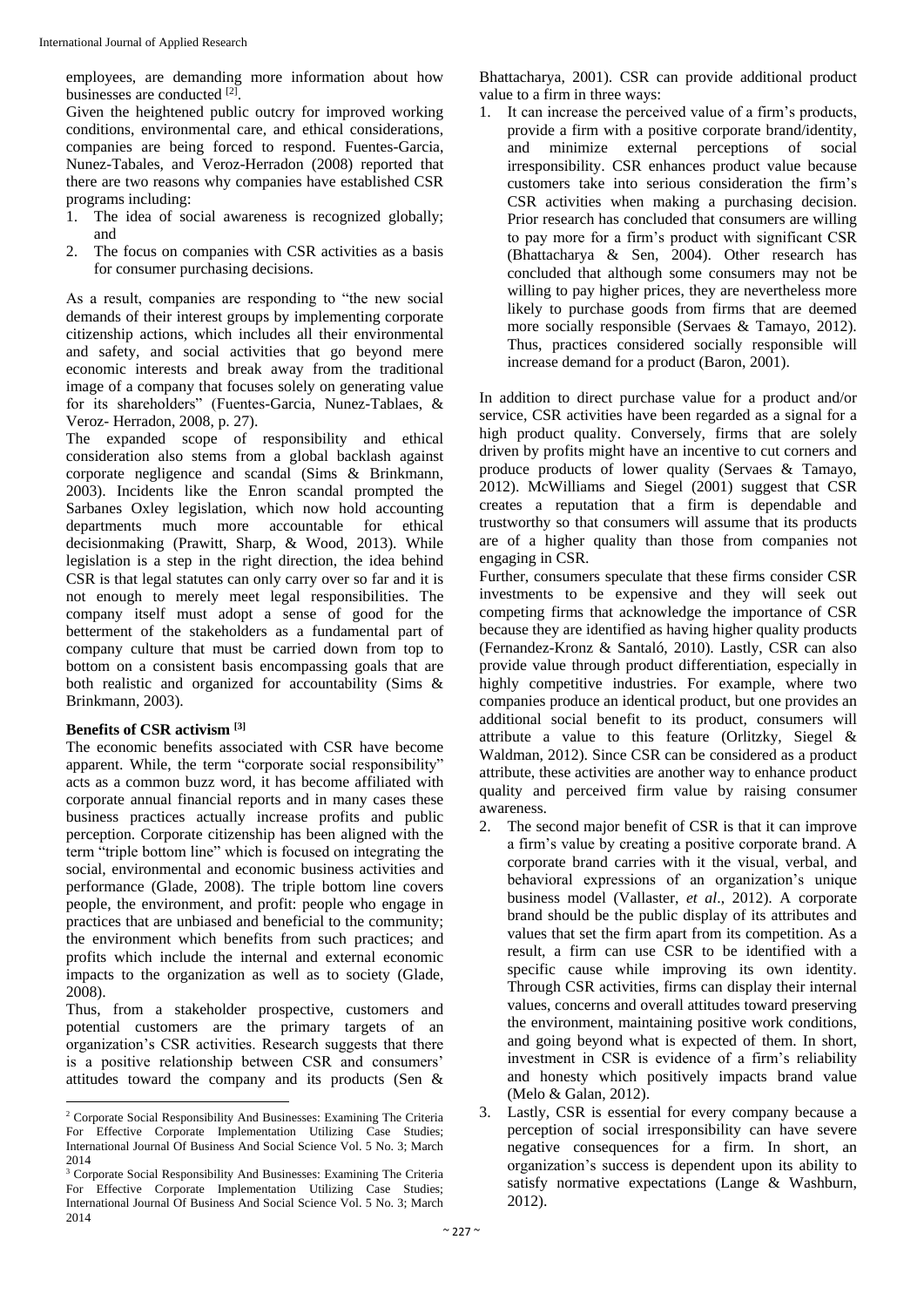| <b>Factors</b>                           | <b>References</b>                                                                      |  |  |  |  |  |
|------------------------------------------|----------------------------------------------------------------------------------------|--|--|--|--|--|
| Workforce-oriented CSR activities        | De Vaney and Chen (2003), Eybers (2010:171), Herpen, Meulenberg and Pennings           |  |  |  |  |  |
|                                          | (2003:19), Polasek (2010:100) and Somyot (2008: 121)                                   |  |  |  |  |  |
| Society -oriented CSR activities         | Herpen et al., (2003:19), Szlavik, Palvolgyi, Csigene nagypal and Fule (2006:21), Timo |  |  |  |  |  |
|                                          | $(2006:101)$ , and vives $(2006:51)$                                                   |  |  |  |  |  |
| Market-oriented CSR activities           | Herpen et al., (2003:19), Heyder and Theuvsen (2009), Maignan and Ferrell (2004), and  |  |  |  |  |  |
|                                          | Somyot (2008:121)                                                                      |  |  |  |  |  |
| Environmentally -oriented CSR activities | Herpen et al., (2003:19), Maignan and Ferrell, (2004), Nunez (2008:64) and Timo        |  |  |  |  |  |
|                                          | (2006:101)                                                                             |  |  |  |  |  |
| <b>Increased Competitiveness</b>         | Depperu and Cerrato (2005:10), Konstantinidis, (2009:2), Salavou and Avlonitis (2008:  |  |  |  |  |  |
|                                          | 976), Chew, Yan and Cheah (2008:210)                                                   |  |  |  |  |  |

(**Source:** The Impact of Corporate Social Responsibility Factors On the Competitiveness of Small and Medium-Sized Enterprises; Sajems Ns 17 (2014) No 2:157-172)

#### **Scope of the study**

The study has taken sample companies from the Automobiles Sector, Engineering and Pharmaceutical sectors. The study is analytical in nature considering the CSR data for the financial years 2014-15, 2015-16, 2016-17 and 2017-18.

#### **Analysis of the data**

The following is the tabulated CSR initiatives of the sample companies from the Automobiles Sector, Engineering and Pharmaceutical sectors. The data is mustered from the National CSR Data Portal wherein the companies upload the information about the

**Table 2:** Number of CSR initiatives of the Companies in the Automobile Sector

| Company name                     |                | 2014-15       |          |    | 2015-16        |                                                                                         |          | 2016-17  |   | 2017-18 |           |  |  |
|----------------------------------|----------------|---------------|----------|----|----------------|-----------------------------------------------------------------------------------------|----------|----------|---|---------|-----------|--|--|
|                                  |                |               |          |    |                | Total Local Pan India Total Local Pan India Total Local Pan India Total Local Pan India |          |          |   |         |           |  |  |
| Ashok Leyland Ltd                | 4              |               |          | 4  | ◠              |                                                                                         |          |          |   |         |           |  |  |
| Automotive Axles Ltd             |                | 0             |          | 3  | 3              |                                                                                         | 3        | ↑        |   |         | 4         |  |  |
| Bajaj Auto Ltd                   | 40             | 39            |          | 66 | 65             |                                                                                         | 63       | 59       | 4 | 12      | 10        |  |  |
| Eicher Motors Limited            | $\Omega$       | $\Omega$      |          | 8  |                |                                                                                         | 9        |          |   | 12      | 10        |  |  |
| Hero Motocorp Ltd                | 6              |               |          | h  | $\mathfrak{D}$ | 4                                                                                       | 8        | 4        |   | 6       | 3         |  |  |
| Mahindra & Mahindra Ltd          | 31             | 17            | 14       |    | $\Omega$       |                                                                                         |          |          |   | 4       | 3         |  |  |
| Maruti Suzuki India Ltd          | 8              | 8             | $\Omega$ | 11 |                | 6                                                                                       | 8        | ↑        | 6 | 5       | 4         |  |  |
| Tata Motors Ltd                  | 4              | $\Omega$      |          | 5  | $\Omega$       |                                                                                         |          | C        |   |         | $\bigcap$ |  |  |
| <b>TVS Motor Company Limited</b> | $\overline{2}$ | $\mathcal{D}$ |          | 5  | ↑              |                                                                                         | $\Omega$ | $\Omega$ |   | 4       | $\bigcap$ |  |  |
| <b>Escorts Limited</b>           | 6              |               |          | 3  | ↑              |                                                                                         | 0        | $\Omega$ |   | Q       | 6         |  |  |

(**Source:** National CSR Data Portal)

All the companies have adhered to incurring CSR expenditure from 2014-15 onwards except Automobile Axles ltd and Eicher MotoRs. Ltd The Ashok Leyland Company has incurred 83.3 crores for 2016-17. The expenditure towards Social Activities is to the tune of 30.03 crores while 20 crores are incurred on economic Activities. During the year 2017-18, there is a decline in the total CSR expenditure to the tune of 15.66 crores.

| Company name                            | 2014-15 |   |  | 2015-16 |              |                                                                                         |    | 2016-17      | 2017-18 |                 |          |
|-----------------------------------------|---------|---|--|---------|--------------|-----------------------------------------------------------------------------------------|----|--------------|---------|-----------------|----------|
|                                         |         |   |  |         |              | Total Local Pan India Total Local Pan India Total Local Pan India Total Local Pan India |    |              |         |                 |          |
| <b>Bosch Limited</b>                    | 26      |   |  | 20      |              |                                                                                         | 20 | 20           | 22      | 19              |          |
| <b>Bharat Electronics Limited</b>       |         | 4 |  | 11      |              |                                                                                         |    |              | 11      | 10              |          |
| Citrix R&D India Private Limited        |         |   |  |         |              |                                                                                         | 6  | <sub>0</sub> |         |                 |          |
| Ingersoll-Rand (India) Ltd              |         | 0 |  | 8       | 8            |                                                                                         | 4  |              |         |                 |          |
| Mindtree Ltd                            | 6       | 6 |  |         |              |                                                                                         |    |              | ۱5      | $\overline{14}$ |          |
| Tata Elxsi Ltd                          | ⌒       |   |  |         | ⌒            |                                                                                         | 6  | <sub>0</sub> |         |                 |          |
| Titan Company Ltd                       |         | ◠ |  | 6       | $\mathbf{U}$ | h                                                                                       | 26 | 25           | 23      | 19              |          |
| Triveni Turbines Limited                | 11      |   |  | 3       | 13           | 0                                                                                       | 13 | 13           | 16      | 16              | $\Omega$ |
| Axiscades Engineering Technologies Ltd. | っ       |   |  | 3       |              |                                                                                         |    | 3            |         |                 | $\Omega$ |

(**Source:** National CSR Data Portal)

| Company name               | 2014-15 |          |  |          | 2015-16 |    |    |    | 2016-17 |    | 2017-18 |                                                                                                               |  |
|----------------------------|---------|----------|--|----------|---------|----|----|----|---------|----|---------|---------------------------------------------------------------------------------------------------------------|--|
|                            |         |          |  |          |         |    |    |    |         |    |         | Total   Local   Pan India   Total   Local   Pan India   Total   Local   Pan India   Total   Local   Pan India |  |
| Biocon Ltd.                | 10      | 10       |  |          | 11      |    |    |    |         |    | Õ       |                                                                                                               |  |
| Cipla Ltd                  |         |          |  | $\Omega$ |         |    |    |    |         |    |         |                                                                                                               |  |
| Divis Laboratories Limited |         | 8        |  |          |         |    |    |    |         | 12 |         |                                                                                                               |  |
| DrReddys Labs Ltd          |         |          |  | 27       | 21      | 06 | 19 |    |         | 16 |         |                                                                                                               |  |
| Indoco Remedies Ltd.       | 16      | 16       |  | 15       | 15      |    | 20 | 20 |         |    | h       |                                                                                                               |  |
| NatcoPharma Ltd.           |         | 8        |  | $\Omega$ | 8       |    |    |    |         |    |         |                                                                                                               |  |
| Novartis India Limited     | $\cap$  | $\Omega$ |  | 13       |         |    |    |    |         |    |         |                                                                                                               |  |